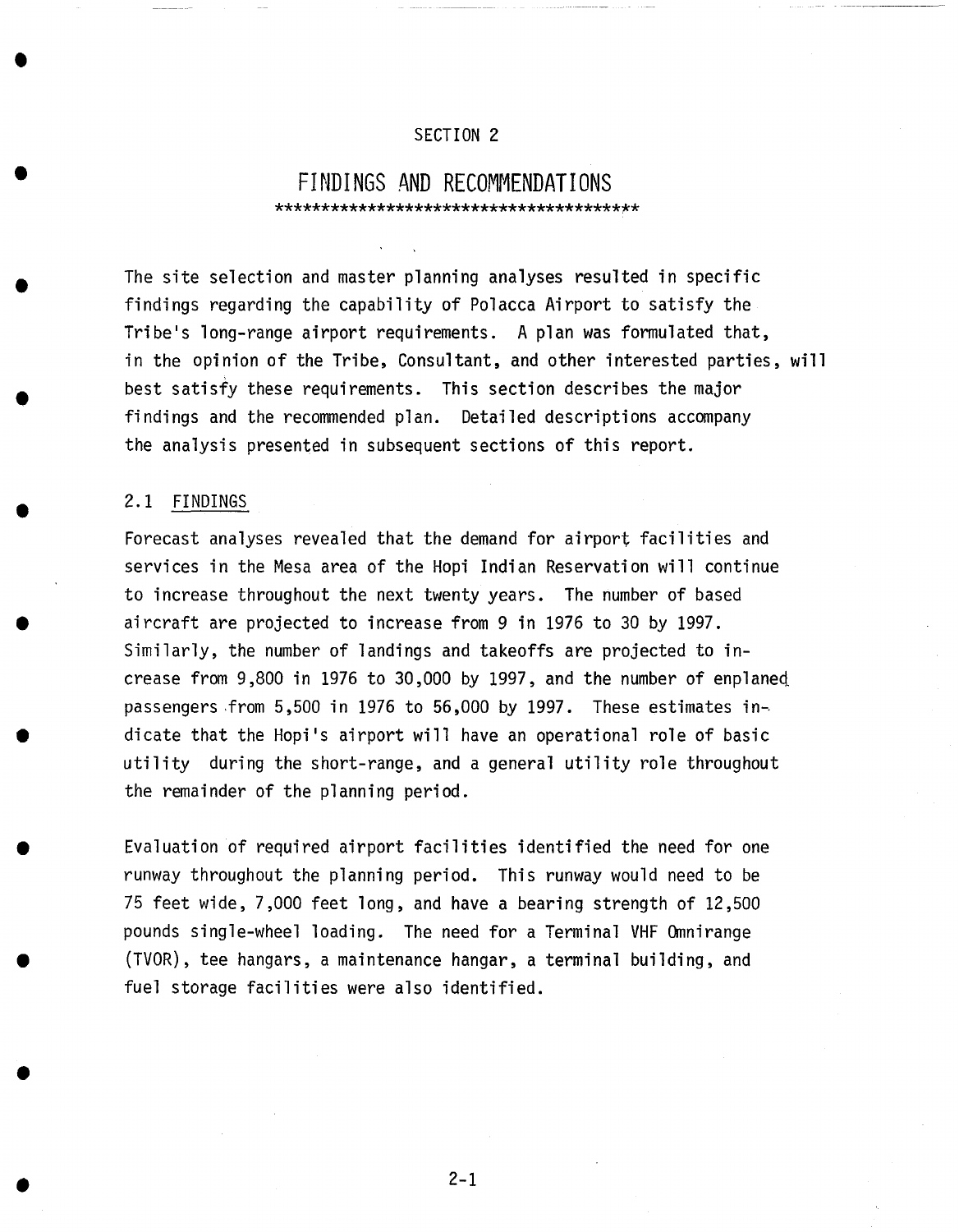Investigation of Polacca Airport with regard to the calculated facility requirements resulted in the finding that the airport will not satisfy the Hopi Tribe's long-range airport needs. This determination was based primarily on the location Of Polacca Wash and Wepo Wash off each end of the existing 4,000 foot runway, which makes extension to 7,000 feet uneconomical. Consequently, seven alternative airport sites including six new sites and Polacca Airport were identified.

Consideration of the seven preliminary alternative airport sites narrowed the number to four for the purposes of more detailed analysis. Comparison of the four alternative sites resulted in the finding that a new site located on top of Second Mesa would be preferable. This conclusion was reached on a comparative analysis of six evaluation criteria including cost, accessibility, airspace and aviation considerations, economic, engineering, and environmental considerations.

The findings of the site selection study were presented to the general public and the Hopi Tribal Council. After giving careful and lengthy consideration to the findings of the site selection study, and other community needs of the Hopi Tribe, the Council decided to postphone the development of a new airport until other needs considered more vital to the community are satisfied. Subsequently, it was decided to identify those improvements which would be required at Polacca Airport as an interim measure, including a no-growth alternative, and prepare typical airport plans which could be used for the development of a new airport at a later date.

## 2.2 RECOMMENDATIONS

**@** 

**@** 

**@** 

**@** 

**@** 

**@** 

The following recommendations are based on the abovementioned findings, and are consistent with the desires of the Hopi Indian Tribe and other interested parties.

**• 2-2**